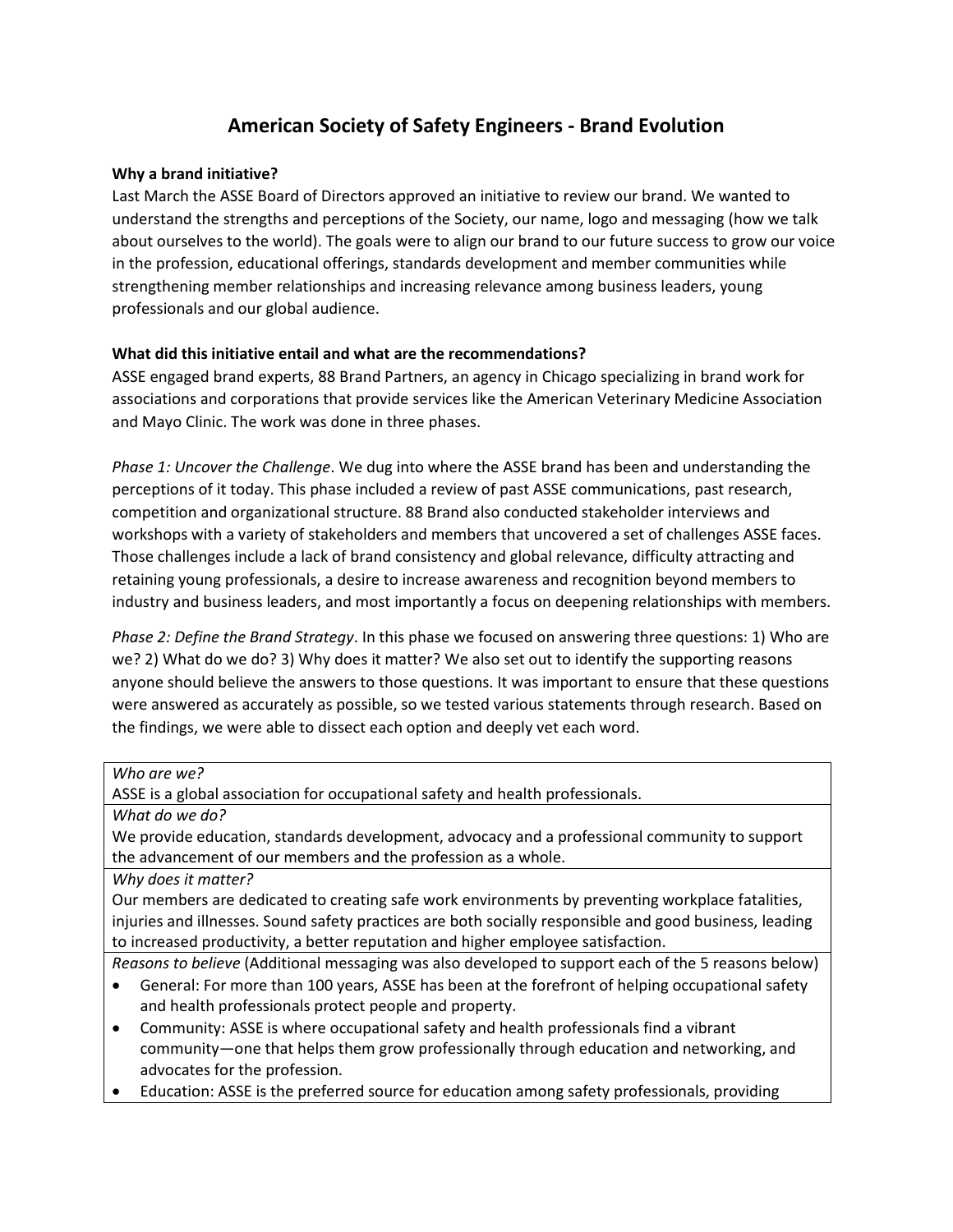valuable training, networking, knowledge, skills and continuing education.

- Standards: ASSE is a leader in the evolution of voluntary occupational safety and health standards that reflect recognized best practices, both in the United States and internationally.
- Value of the Profession: ASSE strives to uphold and elevate the value of the safety and health profession through innovation, thought leadership, and objective, unbiased, science-based approaches to safety and health practices.

*Phase 3: Create the Brand Identity*. The elements of a brand identity that most often come to mind include an organization's name and our logo. This phase of work was guided by extensive research as well:

## **Workshop**

Including board members, volunteers and staff participants to shape creative stimuli used in quantitative testing.

## **Quantitative Survey (Members & Non-Members)**

September 23–29, 2016

Sent to 46,459 individuals

- *29,790 Members (all that allow/have valid email out of 37,000 including emeritus)*
- *16,669 Non-Members (mix of lapsed members and customers from last 3 years)*
- 1,777 Responded (*1,586 Members / 158 Non-Members / 33 Status Not Known)*

## **Qualitative Online Discussions (Members)**

December 5–6 & 8–9, 2016

Recruited from 28,861 current members

• *Excludes emeritus, Balanced representation by demographics*

26 Current Members Participated

## **Quantitative Survey (Non-Members)**

December 27, 2016–January 4, 2017

Sent to 47,625 individuals in the ISHN subscriber database, who have heard of ASSE but are not currently members, and have involvement with OSHs decision. 283 Non-Members participated.

Key Research Learning – Our Name

- Using the ASSE acronym as the name had very low preference.
- Research participants shared a concern about the word "engineers" in the name, noting that the term is not reflective of the broad array of disciplines represented within ASSE's membership.
- Of the proposed names that include "professional," the American Society of Safety Professionals (ASSP) and the International Society of Safety Professionals (ISSP) performed the best.
- Global members felt the name "American" was an asset, citing the high bar set for safety in the U.S.
- We also researched other organizations that have gone through name changes in response to shifts in their industry and membership base. One example is the Society of Human Resource Management. Founded in 1948 as the American Society for Personnel Administration, this group recognized in 1989 that its name did not reflect the role of modern human resource managers. By changing its name, the group broadened its scope of influence on business and politics both in the U.S. and globally.
- ASSE itself has undergone a name change. The Society was founded in 1911 as the United Association of Casualty Inspectors and later became the American Society of Safety Engineers.

Key Research Learning – Our Logo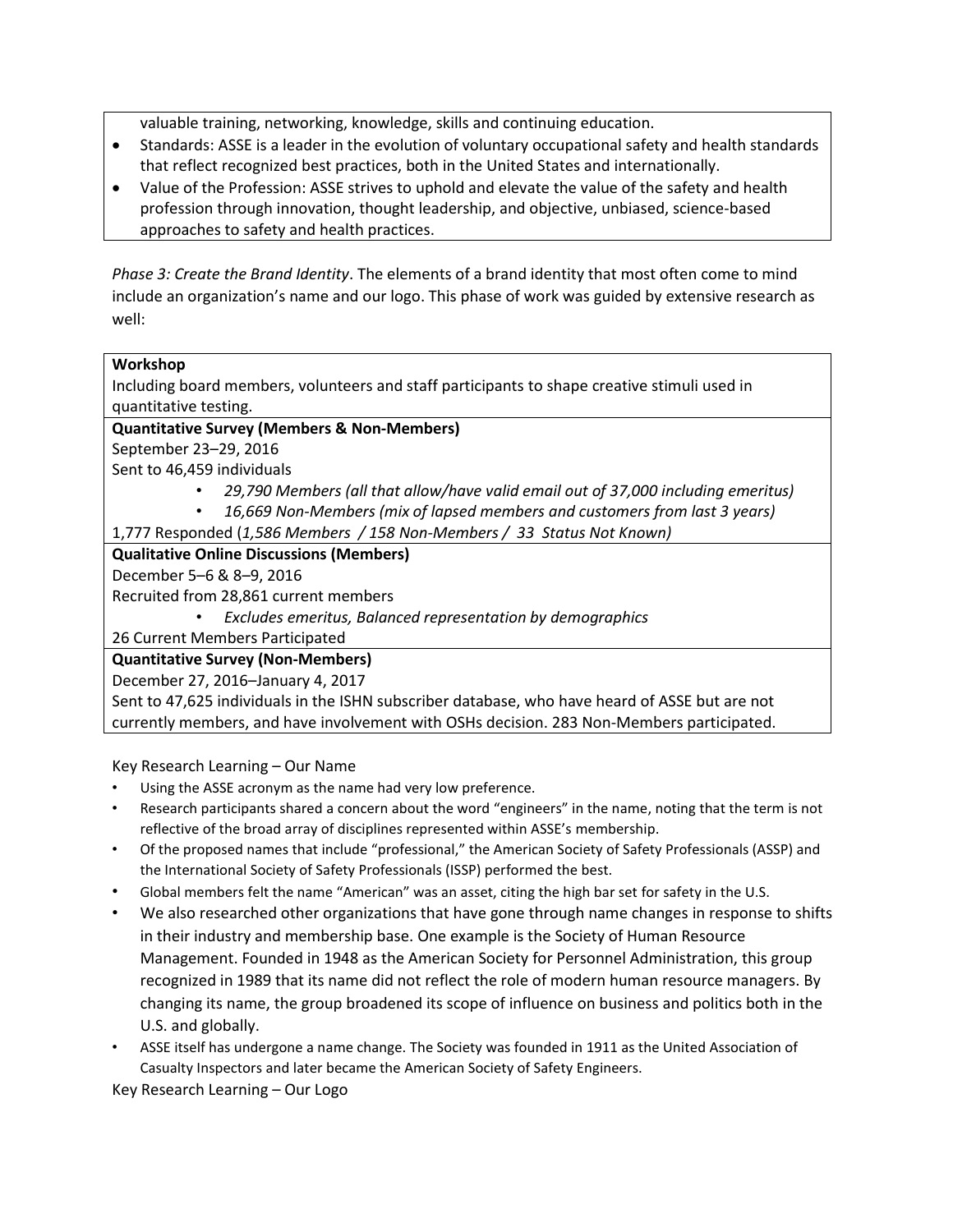Research participants had mixed perceptions of the current logo. Overall the direction from that research led us to leverage the legacy and equity in the current brand while addressing concerns raised by members.



#### **Positive Perceptions**

- Familiar/well known
- Stands out
- Conveys a meaning of safety
- Cross/plus sign
- Green color
- Shield shape

#### **Negative Perceptions**

- Bland/outdated
- Arrangement of the ASSE letters
- Religious concerns about the cross (specifically in certain geographies)
- Yellow in combination with the green

#### **Brand identity Recommendation**



# Working together for a safer, stronger future.

#### **What is the logic behind this recommendation?**

- The research revealed that the shield has a lot of strength and is a tie to the origination's heritage and legacy, so that's a bold element that you see maintained here.
- The lines intersecting in the center of the shield do not have a literal interpretation, but are meant to be a visual metaphor for an inclusive organization - representing ideas and communities coming together.
- The lines intersecting in the center of the shield are meant to be a visual metaphor for an inclusive organization - representing diversity, ideas and communities coming together.
- Research participants expressed concerns about the yellow color in the existing logo. A team of design experts at the brand agency evaluated and introduced the lime green color to replace the gold to move the Society toward a more vibrant, modern perception as opposed to an outdated, bland perception.
- Removing the letters from the shield itself reflects the research finding that members do not support naming the Society with an acronym. With the recommended logo, the organizational name is intentionally included in its entirety with more weight and emphasis on the words "safety professionals."